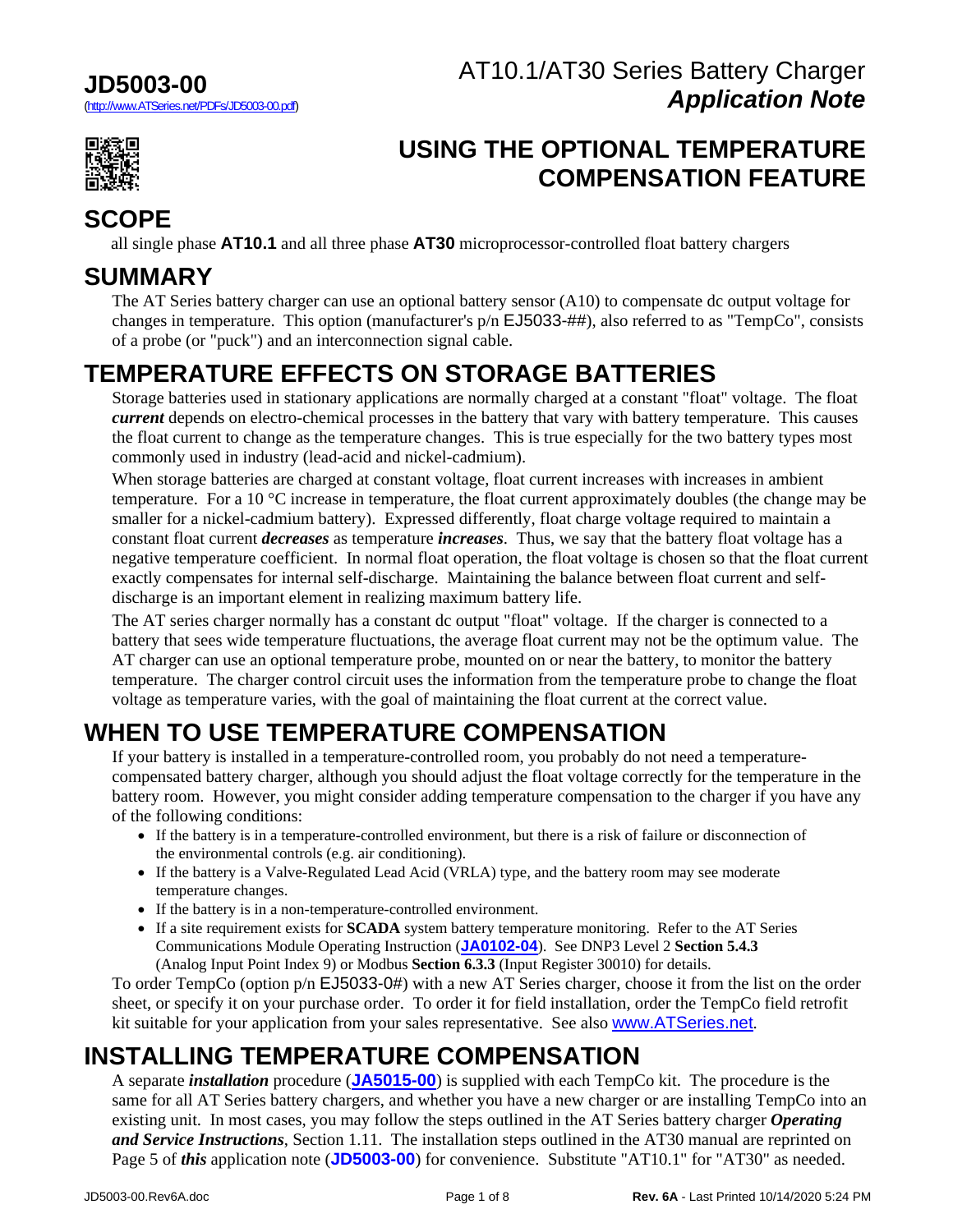### **ADJUSTING FLOAT & EQUALIZE VOLTAGES WITH TEMPCO**

Before setting the float and equalize voltages with the remote TempCo probe installed, it is a good idea to verify that the front panel voltmeter is calibrated, as described in the *Operating and Service Instructions*, Section 2.3.7. To do this:

- Disconnect one wire from **TB8**. The error code *E 08* will appear on the front panel meter display. To get rid of the error, de-energize and restart the charger in Float mode.
- Connect a digital dc voltmeter to the dc output terminals of the charger.
- Press and hold the **UP** key, then press the **EQLZ MTHD** key. Release both keys. This places the charger in the Voltmeter calibration mode. The front panel meter displays the output float voltage.
- Press the **UP** or **DOWN** key repeatedly until the actual output voltage, measured by your external digital voltmeter, matches the float voltage shown by the charger's front panel meter. The output voltage increases or decreases by a small amount each time you press the key. You must press and release the key once for each increment in output voltage; pressing and holding the key does not cause the voltage to scroll.

Remember, it is the actual output voltage of the charger that changes when you press the **UP** or **DOWN** key, and the charger's front panel meter stays the same. After you have calibrated the meter, remove your digital voltmeter, de-energize the charger, reconnect the temperature probe wire to **TB8**, and restart the charger.

With the TempCo probe connected, working properly, under default factory settings, the front panel meter always shows the float (or equalize) voltage for a 25  $^{\circ}$ C (77  $^{\circ}$ F) temperature. The actual output voltage of the charger varies with temperature, such that the actual dc output voltage will *almost never match* the front panel meter reading. The temperature probe should be installed in a location that is likely to produce a good indication of the average temperature of the battery.

When adjusting the float and equalize voltages from the front control panel, the displayed voltage is the value at 25 °C. *The temperature probe determines the actual dc output voltage of the charger*. Make sure the set float and equalize voltages agree with the battery manufacturer's recommendations for 25  $^{\circ}$ C (77  $^{\circ}$ F) operation.

If you know the probe temperature, you can adjust the float voltage for that exact temperature, using the graph at the end of this application note. Since the probe has a temperature tolerance of  $\pm 0.5$  °C, you may want to adjust the float and equalize voltages if they are more than about 1% off. Remember that any adjustment made has to be for the average temperature of the entire battery. Changing the float or equalize voltage doesn't change the slope of the compensation. The change in dc output voltage vs. temperature will still be correct.

## **COMPENSATED VS. UNCOMPENSATED**

AT Series battery chargers equipped with newer Main Control PC Boards (A1), utilizing firmware Version **6.53** or higher, feature the ability to use either temperature-compensated *or* un-compensated dc voltages in its operation and displays. Older boards may *only* use compensated voltages. Chargers with newer boards are normally shipped from the factory set for using compensated voltages. Utilize this feature as follows:

- Shut down the AT Series battery charger.
- Properly install the TempCo probe and cable as defined on Page 5 of this document.
- Set jumper (J30) on the Main Control PC Board (A1) to positions 2-3 to use *compensated* voltages. or
- Set jumper (J30) on the Main Control PC Board (A1) to positions 1-2 to use *uncompensated* voltages.
- Restart the AT Series battery charger per Section 2.1 of the *Operating and Service Instructions*.
- The Main Control PC Board (A1) will detect the installed remote TempCo probe.
- The front panel display will flash "*Pb*" for *lead*, or "*nicd*" for *nickel-cadmium*.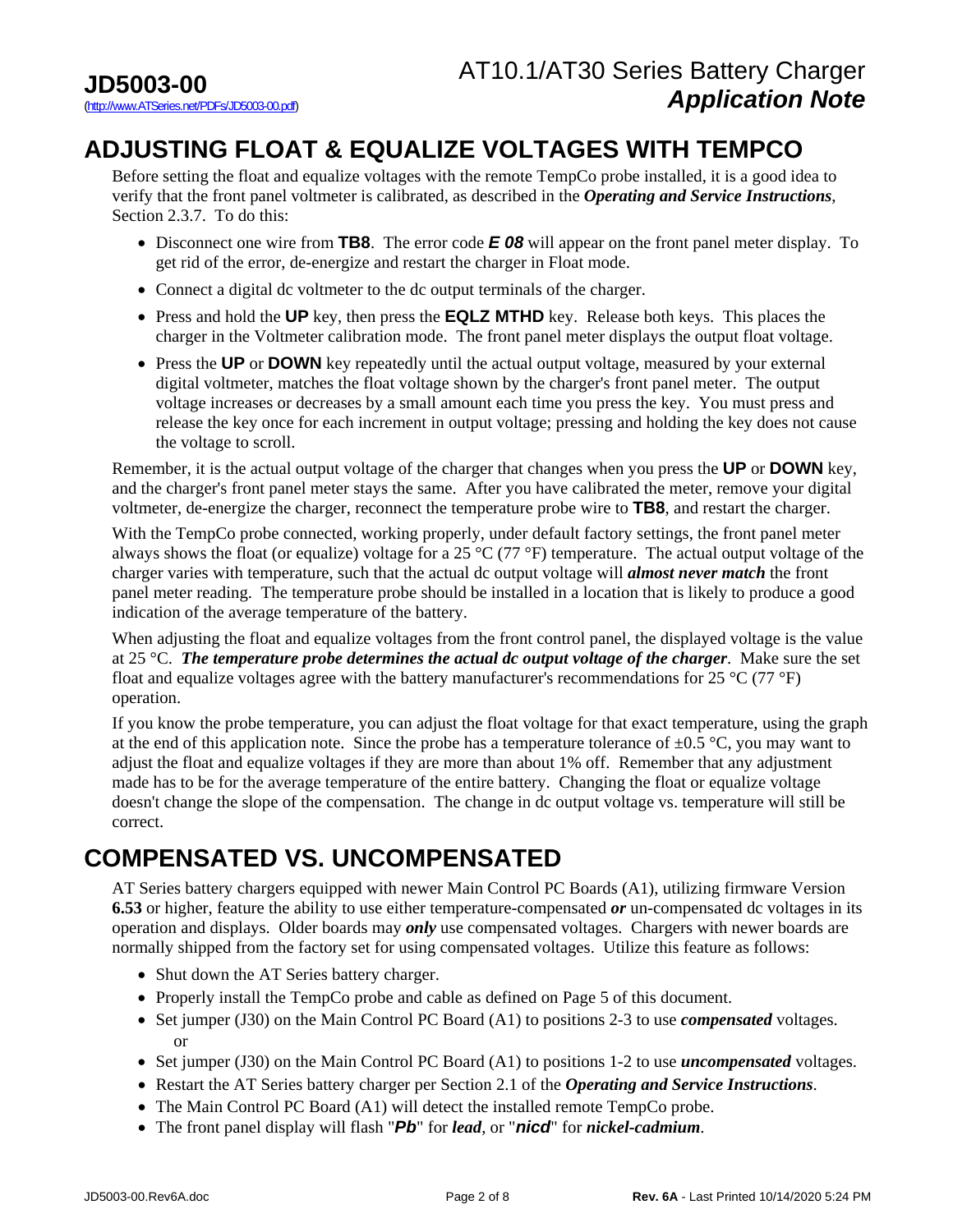### AT10.1/AT30 Series Battery Charger *Application Note*

### **Compensated** (or firmware Version 6.52 or lower)

This is the default setting from the factory, and the only operation available on older units. If Jumper **J30** is set at the 2-3 position, the charger will operate using compensated voltages. The front panel meter will display a dc voltage value modified for battery temperature. The displayed meter value will be different from the *actual* charger dc output voltage, unless the battery is at the nominal temperature of 25 °C (77 °F).

The software alarm points (HVDC and LVDC) will move with temperature. If the float voltage is set at 131.0 and the HVDC alarm is set to 136.0, the HVDC alarm will not trip unless the output is 5 volts above the float set-point. This means that if the actual charger dc output is at 135.0 due to temperature compensation, the HVDC alarm will not trip until 140.0 actual output.

The *hardware* Low DC Voltage alarm is not affected by temperature compensation, and will always trip at the same dc output voltage. This is the same as for the un-compensated setting.

If the remote TempCo probe circuit is shorted or opens while the charger is powered, an alarm code *E 08* will display on the front panel meter. If the probe circuit is open, and the charger is then shut down and reenergized, there will be no error code upon start-up. Also, temperature compensation will not be active.

If AT Series Forced Load Sharing, see *Operating Instructions* (**[JA5054-00](http://www.atseries.net/PDFs/JA5054-00.pdf)**), is being used, both chargers *must* have remote TempCo probes attached. The probe on the *primary* (*LS-P*) charger will cause the output to be adjusted for temperature, while the probe on the *secondary* (*LS-S*) charger will compensate the display and alarm set points. Both chargers must have jumper (J30) in the same position, or the displays and alarms will not match.

#### **Uncompensated** (available only on firmware Version 6.53 or higher)

If Jumper J30 is set at the 1-2 position, the charger will operate using *un-compensated* voltages. The front panel meter will display the *actual* charger dc output voltage. The displayed meter value will not be the same as the user-specified dc voltage *set-point*, unless the battery is at the nominal temperature of 25 °C (77 °F).

The software alarm points (HVDC and LVDC) will *not* move with temperature. The alarm set-points will need to be raised or lowered sufficiently to allow for dc output voltage variations, due to temperature compensation. *NOTICE*Using this feature, the default **equalize** setting of 139.0 will trip the default HVDC alarm point of 144.0 when the temperature goes below 48 °F on a lead-acid battery.

The *hardware* Low DC Voltage alarm is not affected by temperature compensation. It will always trip at the same dc output voltage. This is the same as the compensated setting, or earlier firmware versions.

If the remote TempCo probe circuit is shorted or opens while the charger is powered, an alarm code *E 08* will display on the front panel meter. This code will replace the indicator for temperature compensation (*Pb* or *nicd*). If the probe circuit is open, and the charger is then shut down and re-energized, there will be no error code upon start-up. Also, temperature compensation will not be active.

If AT Series Forced Load Sharing, see *Operating Instructions* (**[JA5054-00](http://www.atseries.net/PDFs/JA5054-00.pdf)**), is being used, both chargers *must* have remote TempCo probes attached. The probe on the *primary* (*LS-P*) charger will cause the output to be adjusted for temperature, while the probe on the *secondary* (*LS-S*) charger will compensate the display and alarm points. The temperature compensation indicator (*Pb* or *nicd*) will alternate with the load share indicator (*LS-S* or *LS-P*). Both chargers must have jumper (**J30**) in the same position, or the displays and alarms will not match.

### **TEMPCO 'NUTS & BOLTS'**

• The temperature probe consists of a glass bead thermistor (temperature-dependent resistor) mounted in an epoxy puck, with double-faced tape for mounting on a dry surface. While the adhesive is compatible with a wide range of materials, it is optimized for high surface energy materials (most metals, for example). The probe should *not* be mounted on plastic surfaces, including most battery jars. It can be mounted on leadplated or nickel-plated cell connectors, a battery rack, or enclosure wall. Inter-cell connectors are recommended as the best place for probe-mounting. In a battery room with little air movement, the intercell connector will be closer to the actual battery internal temperature than the outside of a battery jar.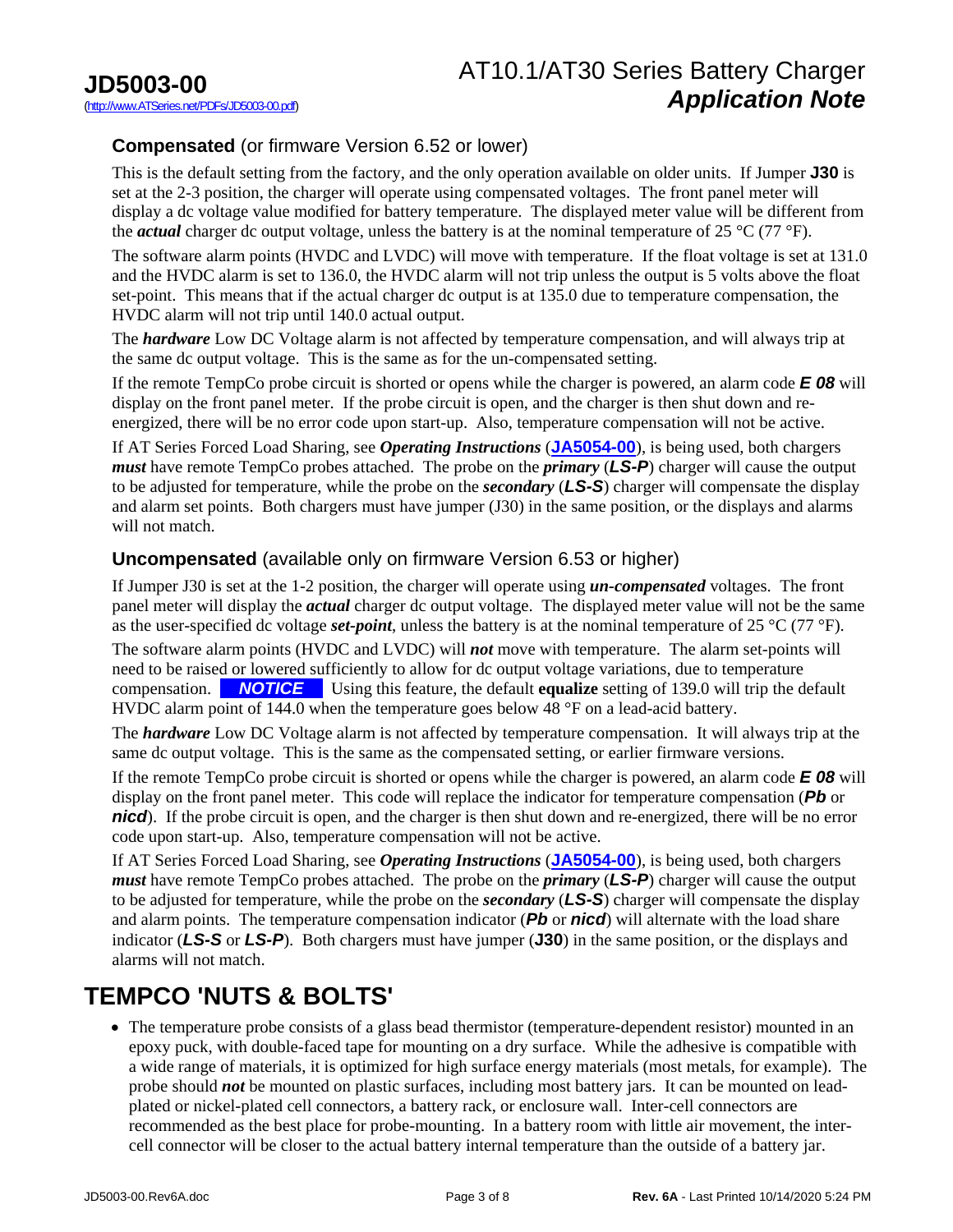### AT10.1/AT30 Series Battery Charger *Application Note*

The thermistor used in current production has a nominal value of 10K Ohms at 25 °C, and is interfaced with the charger microcontroller by an analog circuit, using a 5Vdc power supply. The maximum power dissipation of the thermistor is 0.6mW, and occurs at 25 °C, which minimizes self-heating effects (less than 0.4 °K). Because of the adhesive tape layer, the probe has a response time of one minute or longer. Please note that only a shielded twisted pair cable should be used, such as the cable supplied with the probe. The shield should be grounded only at the battery charger end, as described in the installation instructions. Never run the cable in the same conduit or trough with power wiring. If possible, run the cable in its own dedicated conduit.

The thermistor manufacturer does not specify the dielectric strength. In factory tests, we have found that the probe and adhesive will withstand at least 500Vdc without damage. To be safe, do not use the probe in a dc system higher than 130Vdc (nominal).

• The thermistor resistance is measured by the charger control circuit, and that is converted to temperature using a linear-izing calculation. The algorithm used has a maximum error of 1.0 °C. Therefore, with the thermistor tolerance, self-heating effects, and algorithm accuracy, the temperature measurement is accurate to within  $\pm 2$  °C. The calculation is linearized only between 0 °C and 50 °C. These temperatures define lower and upper limits, respectively, on temperature compensation. That is, at temperatures below 0 °C, the output voltage no longer changes, and at temperatures above 50 °C, the output voltage no longer changes.

Temperature compensation affects high and low dc voltage alarm set points differently, dependent upon utilizing compensated or uncompensated voltages. Refer to the two sections describing these differences, starting on Page 3 of 8. If you anticipate large temperature excursions, you may need to adjust the HVDC and LVDC alarms accordingly.

 The compensation slopes chosen for lead-acid and nickel-cadmium batteries are typical values specified by battery manufacturers. Some manufacturers specify float voltage adjustments over a limited range (such as 10-40 °C), and may choose to specify the "room temperature" as 20 °C instead of 25 °C. This does not change the slope. If you want to adjust the float and equalize voltages for the exact battery temperature as described above, you should consult the battery manufacturer's instructions to determine the correct float voltage value at 25 °C.

There are two (2) temperature compensation slopes for the AT Series microprocessor-controlled battery charger, which are linear between 0 and 50 °C:

 1) Lead Acid: **-2.5mV/V/°C** (**-1.4mV/V/°F**) *or*  **-6.0mV/cell/°C** (**-3.3mV/cell/°F**) at **2.4VPC** (Volts per cell) 2) Nickel Cadmium: **-1.9mV/V/°C** (**-1.1mV/V/°F**) *or*  **-2.7mV/cell/°C** (**-1.5mV/cell/°F**) at **1.4VPC** (Volts per cell)

If you want to perform manual temperature compensation, you should first have a good temperaturecontrolled environment. You may use the slopes (in the graph featured at the end of this application note) to calculate the correct float voltage for any battery temperature.

- This application note primarily covers TempCo use with float voltage. The same considerations apply to equalize voltage. If you are using temperature compensation because of environmental requirements, never try to equalize the battery without the temperature compensation active. This is especially true for VRLA batteries, since thermal runaway, and consequent permanent battery damage, are possible when equalizing at elevated temperatures.
- A major goal of temperature compensation is to minimize "*excess Ampere-hour*s" delivered to the battery at elevated temperatures. Excess charge Ampere-hours translates to increased electrolyte loss and grid corrosion, resulting in a reduction of battery life. Since temperature compensation does not adjust the output voltage for temperatures over 50 °C, never operate a battery in an environment warmer than 50 °C (122 °F). Most VRLA manufacturers recommend the battery temperature never exceed 40 °C (105 °F).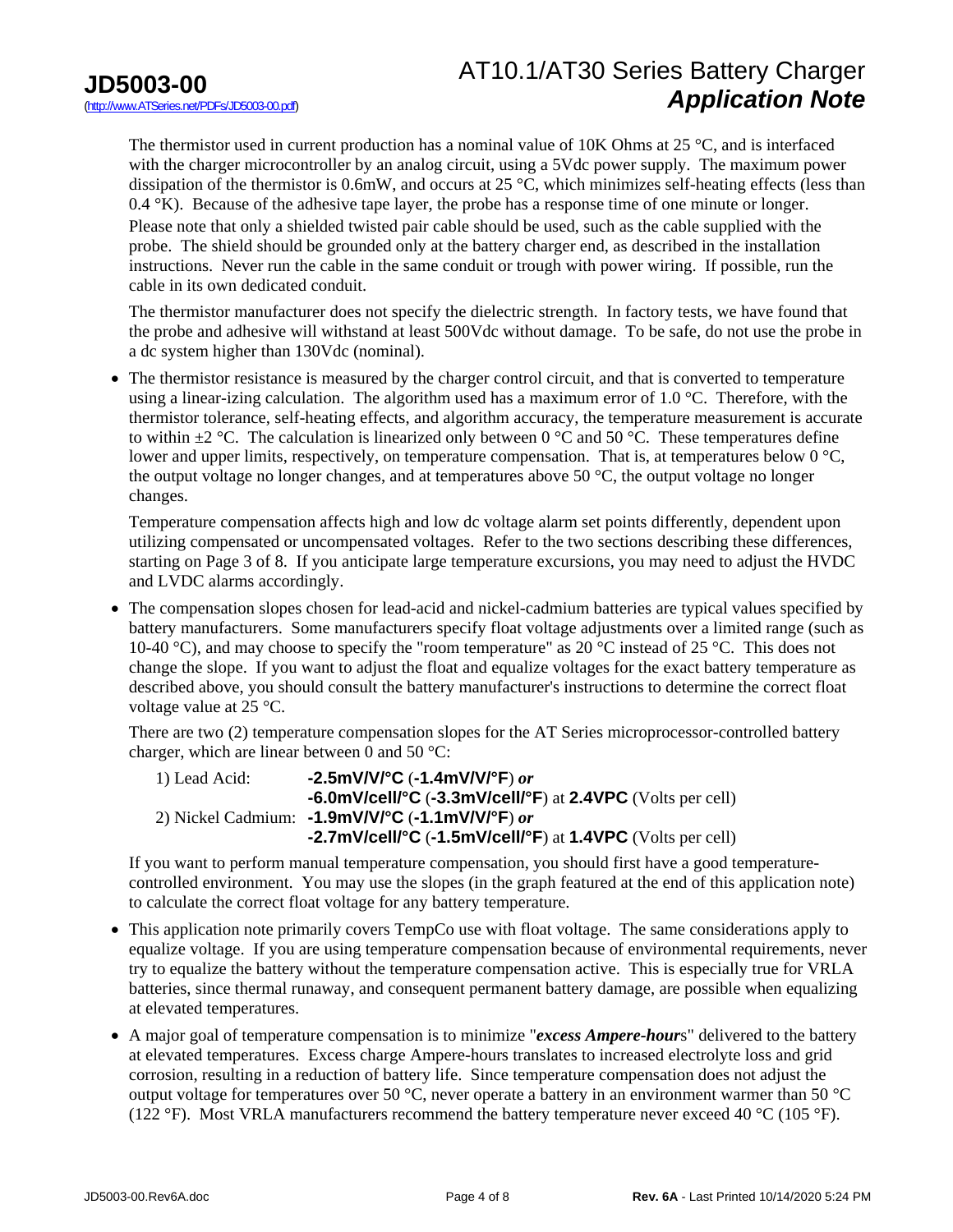## **INSTALLATION INSTRUCTIONS**

*(reprinted from AT30 Operating and Service Instructions, Section 1.11, Page 20)*

The remote TempCo probe contains a temperature-dependent resistor in an epoxy module that you install near your battery. There are three (3) steps in installing the assembly:

- 1. Mounting the probe assembly near the battery.
- 2. Installing an interconnection cable from the probe assembly to the AT30.
- 3. Wiring the *charger end* of the cable to a terminal block on the AT30.

The actual temperature compensation probe (A10), or puck, is the same for all battery types and all output voltages of the AT30. The accessory part numbers differ depending on cable length ordered. See the tables in Appendix B on page 65 for ordering information. Each kit contains detailed *Installation Instructions* (**[JA5015-00](http://www.atseries.net/PDFs/JA5015-00.pdf)**) for further details. The main elements of the installation are outlined below.

### ! **WARNING**

*High voltages appear at several points inside the AT30. Use extreme caution when working inside the enclosure. Do not attempt to work inside the AT30 unless you are a qualified technician or electrician.* 

*Disconnect and lock out all power from the AT30 before starting to remove or replace any components. Turn the ac power off at the distribution panel upstream from the charger. Disconnect the battery from the AT30 output terminals TB1(+/-).*

### **PROCEDURE**

- 1. De-energize and lock out all ac and dc voltage sources to the AT30, and check with a voltmeter before proceeding.
- 2. Mount the probe on a clean, dry surface, as close to the battery as possible, such as the battery rack. *DO NOT* mount the probe:
	- on the battery itself
	- on unpainted wood, or bare galvanized metal.
	- on plastic surfaces
- 3. To apply the probe, clean the mounting surface with isopropyl alcohol, and allow to dry thoroughly. Remove the protective backing from the doublefaced adhesive tape on the probe, and securely press it onto the surface.
- 4. Install the cable supplied with the temperature compensation probe kit:
	- Start at the AT30. The end of the cable with two stripped wires and a quick-connect terminal will be installed inside the AT30.
	- Leave 30in / 762mm of cable inside the enclosure, and route the other end to the probe at the battery.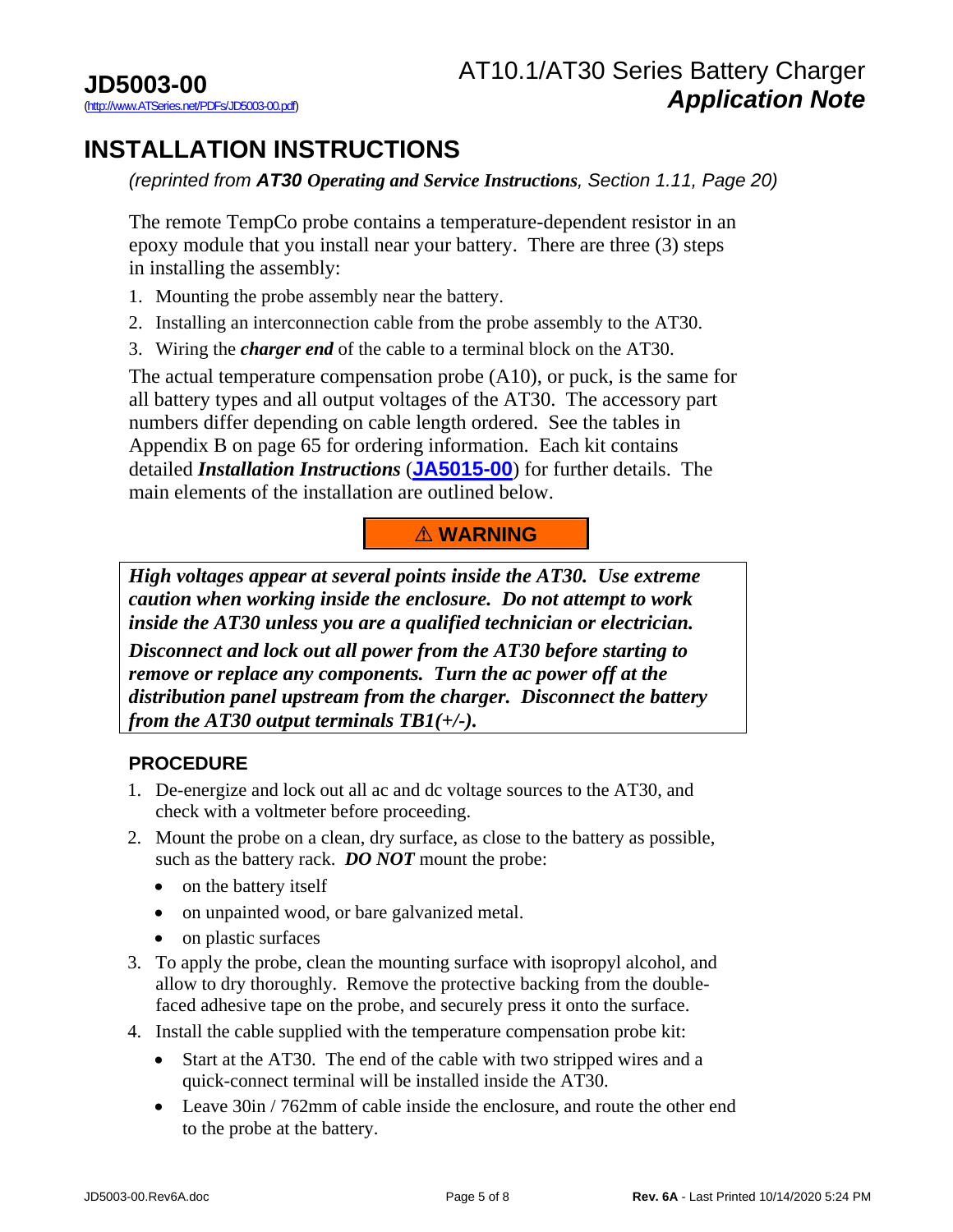- Run the cable though a conduit if possible, but not through a conduit containing any power wiring.
- Route the other end to the probe at the battery and coil up excess cable.

*NOTICE* 

*If the standard (25ft / 7.6m) cable is not long enough, longer cable assemblies are available in lengths of 50, 100 & 200ft / 15.2, 30.5 & 61.0m. See Appendix B on page 65 for ordering information.* 

- Be sure your wiring conforms to the NEC and your facility requirements.
- 5. Attach the interconnection cable to the AT30 as shown in the figure below:



- Plug the connector at the end of the nylon-shielded wire of the cable assembly onto J6.
- Using plastic wire ties, fasten the interconnection cable loosely to the existing wire harness. Make sure that the cable conforms to the service loop at the hinge end of the door.
- 6. At the battery, connect the quick-connect terminals to the temperature compensation probe (A10), or puck. Polarity is not important. Coil up any excess wire and tape or tie it together to prevent damage.
- 7. Set jumper (J30) on the Main Control PC Board (A1) to positions 2-3 to use *compensated* voltages, or to positions 1-2 to use *uncompensated* voltages.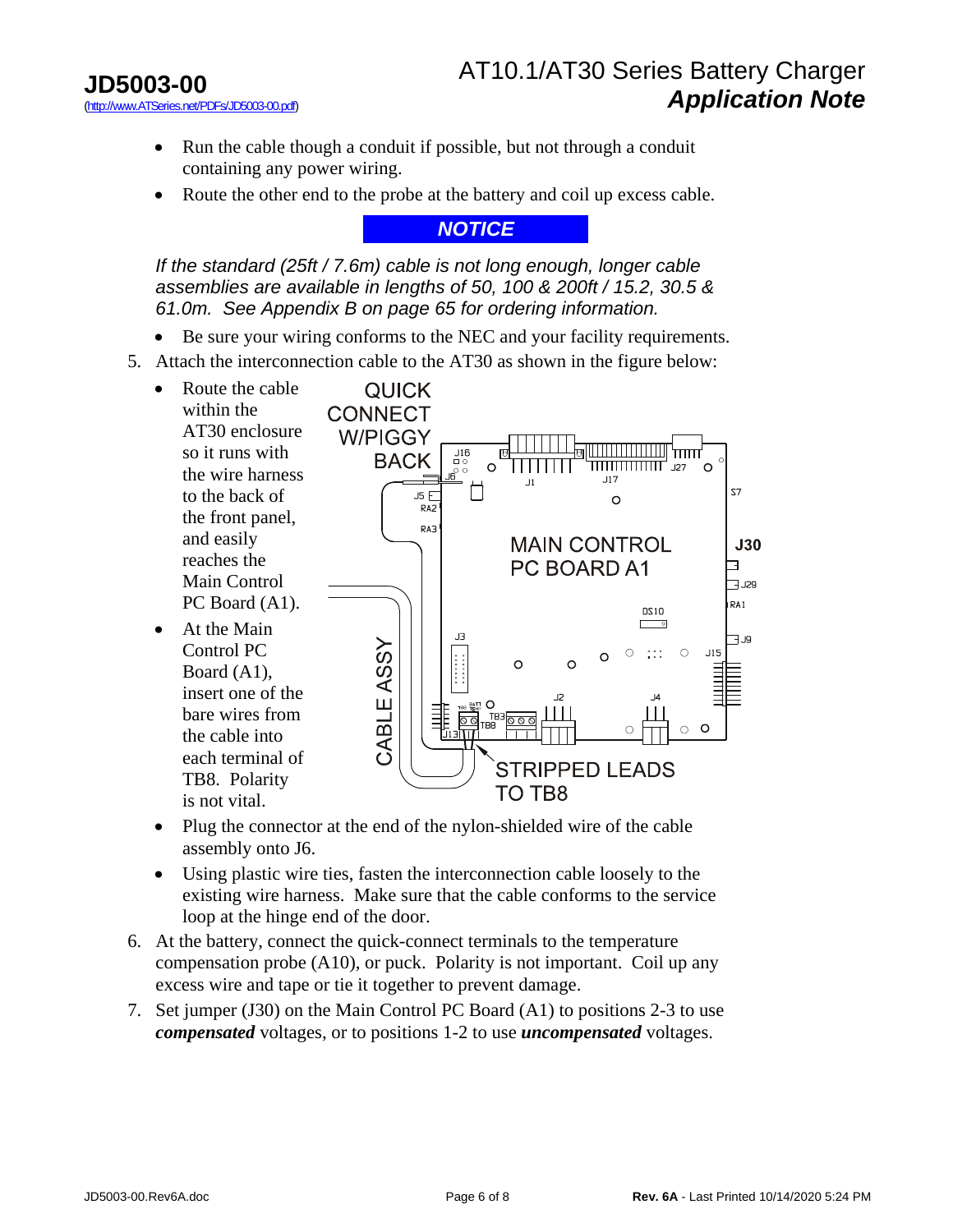- 8. Check your work. Be sure that:
	- All connections are secure.
	- The shield is connected to ground at the *charger end only* (A1-J6).
	- The cable is connected to the 2-position terminal block (TB8) on the Main Control PC Board (A1). Other terminal blocks may look similar.
- 9. Restart the AT30 using the startup procedure in Section 2.1. During startup, the AT30 displays *Pb* on the front panel meter, indicating that the temperature compensation is set up for lead-acid battery types. While this is being displayed, you can press any front panel key to change the display to read *nicd*, to change the temperature compensation setup for nickelcadmium batteries. The choice you make is saved internally, and will be used again by the AT30 the next time it starts.
- 10. Adjust the float and equalize voltage settings to the battery manufacturer's recommended values, as described in the AT30 *Operating and Service Instructions*, Section 2.3.2.

#### *NOTICE*

*If the TempCo probe, or the probe wiring, is damaged and becomes an open circuit, the AT30 detects the damage and displays E 08 on the front panel meter. The AT30 then reverts to normal non-temperature-compensated operation until the probe or wiring is repaired. Once the probe is repaired, you must restart the AT30 to activate the probe, as described in Section 2.1.* 

#### *Using temperature compensation*

When an electric storage battery is being charged, the terminal voltage of the battery changes a small amount whenever the battery temperature changes. As the battery temperature increases, its terminal voltage decreases. When a constant output voltage float type rectifier charges a battery, float current increases when the temperature increases. This results in overcharging the battery, which can result in damage to the materials, or at least the need for more frequent maintenance.

When the AT30 is equipped with a remote TempCo probe, it is able to adjust the output voltage applied to the battery to keep the float current constant, thereby avoiding overcharging. The probe senses the ambient temperature at the battery, and adjusts the output float/equalize voltages to compensate for variations in temperature. If the ambient temperature increases, the AT30 output voltage decreases.

If you are experiencing any inconsistencies in the AT30 when the remote TempCo probe is utilized, temporarily disconnect the probe and refer to earlier sections of this *Application Note* (**[JD5003-00](http://www.atseries.net/PDFs/JD5003-00.pdf)**) for further details.